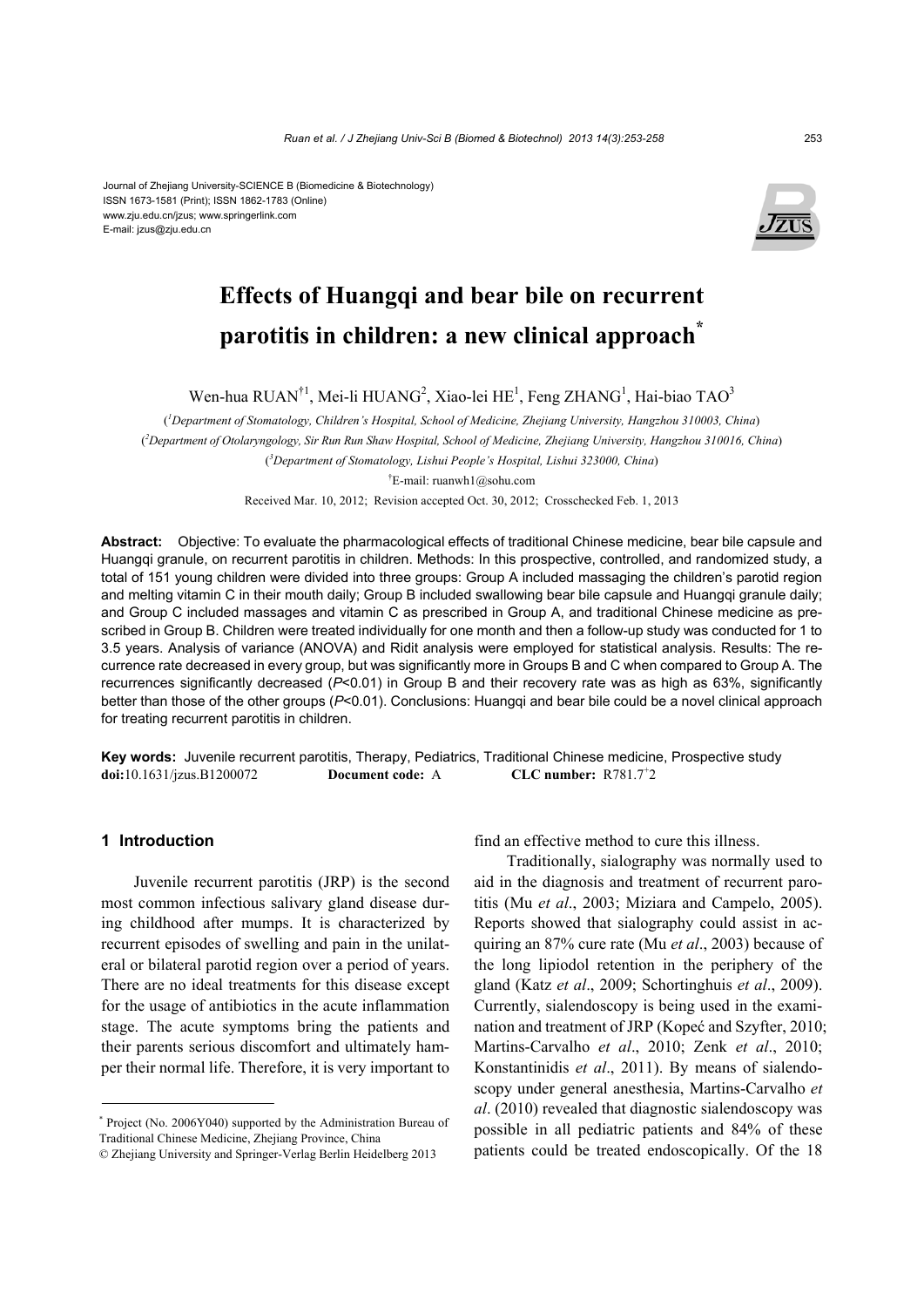patients with stenosis of the parotid duct who underwent sialendoscopic dilation with intraductal corticosteroid administration, 14 patients showed no recurrence during a follow-up of about 24 months and only 4 patients developed a recurrence of symptoms after a remission of about 6 months. Under general anesthesia, Nahlieli *et al*. (2004) diagnosed and treated 26 patients by means of sialendoscopy and only 8% suffered from the recurrence during a 4–36-month follow-up period. However, these approaches require much cooperation from the patient and an adept surgeon during the whole procedure (Konstantinidis *et al*., 2011). Moreover, all these studies on sialendoscopy as a treatment modality lacked control groups. Therefore, the aim of this study is to search for an easier and non-invasive method to treat this illness.

Traditional Chinese medicine (TCM) originated in China several thousand years ago. It is one of the most important alternative medicines, emphasizing the concept of viewing the body and its functions as a whole and basing any treatment on syndrome differentiation (Xie, 2011). According to its philosophy, JRP belongs to the disease category where a build-up of exudate in the region of the salivary gland cannot easily be expelled by the person. Thus, the primary principle is to remove these toxic substances and promote subsidence of the swelling. In this study two preparations of TCM, Huangqi granule and bear bile capsule, were used to test the hypothesis that these TCMs could cure the disease to some extent.

Huangqi granule is a preparation of an extract of Radix Astragali. Modern pharmacological research has shown that Huangqi preparation can enhance myocardial contractility, improve circulation, protect myocardial cells, and regulate immunity (Cho and Leung, 2007a; 2007b; Fu *et al*., 2011; Liu *et al*., 2011). Bear bile, with its main pharmacological component ursodeoxycholic acid (UDCA, 3α,7β-dihydroxy-5βcholan-24-oic acid), has been used in TCM for thousands of years. Modern investigations have shown that it contains a wide range of pharmacological actions with little toxicological side effects (Boatright *et al*., 2009). Based on the mentioned pharmacologic functions, both medicaments were used in the study to evaluate their efficacy on treating JRP.

#### **2 Materials and methods**

This study was conducted from 2007 to 2010 in the Department of Stomatology, Children's Hospital, School of Medicine, Zhejiang University, Hangzhou, Zhejiang Province, China, which covers the whole provincial population of over 7 million who is under the age of 18. One hundred fifty-one children were enrolled in this research for three years, including 99 males and 52 females, with an average age of 5.61 years. The distribution of ages among the three groups revealed no significant differences (Table 1).

**Table 1 Age distribution between these three groups\***

| Group      | Average age<br>(year) | Age range<br>(year) |  |
|------------|-----------------------|---------------------|--|
| A $(n=50)$ | $5.74 \pm 2.43$       | $1.33 - 11.92$      |  |
| $B(n=49)$  | $5.68 \pm 2.33$       | $1.92 - 13.00$      |  |
| C $(n=52)$ | $5.41 \pm 2.40$       | $1.67 - 12.33$      |  |
|            |                       |                     |  |

*n*: case number.  $*F=0.286$ ,  $P=0.752$ , no statistical difference between the three groups

All participants displayed recurrent symptoms of soreness, a swollen parotid gland with or without snowflake-like purulent secretion, and with or without fever. The number of recurrences was at least twice (including the present time). Each year the recurrences before treatment were noted by the patients' parent(s), from which the total number of recurrences per patient was calculated. The patients who only suffered one episode of parotitis or whose B ultrasonography images showed stone in their salivary gland were excluded. All the patients received anti-inflammatory therapy during the acute period. Before the treatment, a bacterial sample was taken from the parotid duct of every patient. A bacterial culture and antimicrobial susceptibility test was done. If the treatment was not functioning as expected, we changed the antibiotics according to the test results.

A B-mode ultrasonography was performed twice. Ultrasonic inspection was performed during the first visit to confirm if there were stones in the parotid glands and to explore their swollen dimensions. If there were stones in the parotid glands, the patient was excluded from the study. Once pain and swelling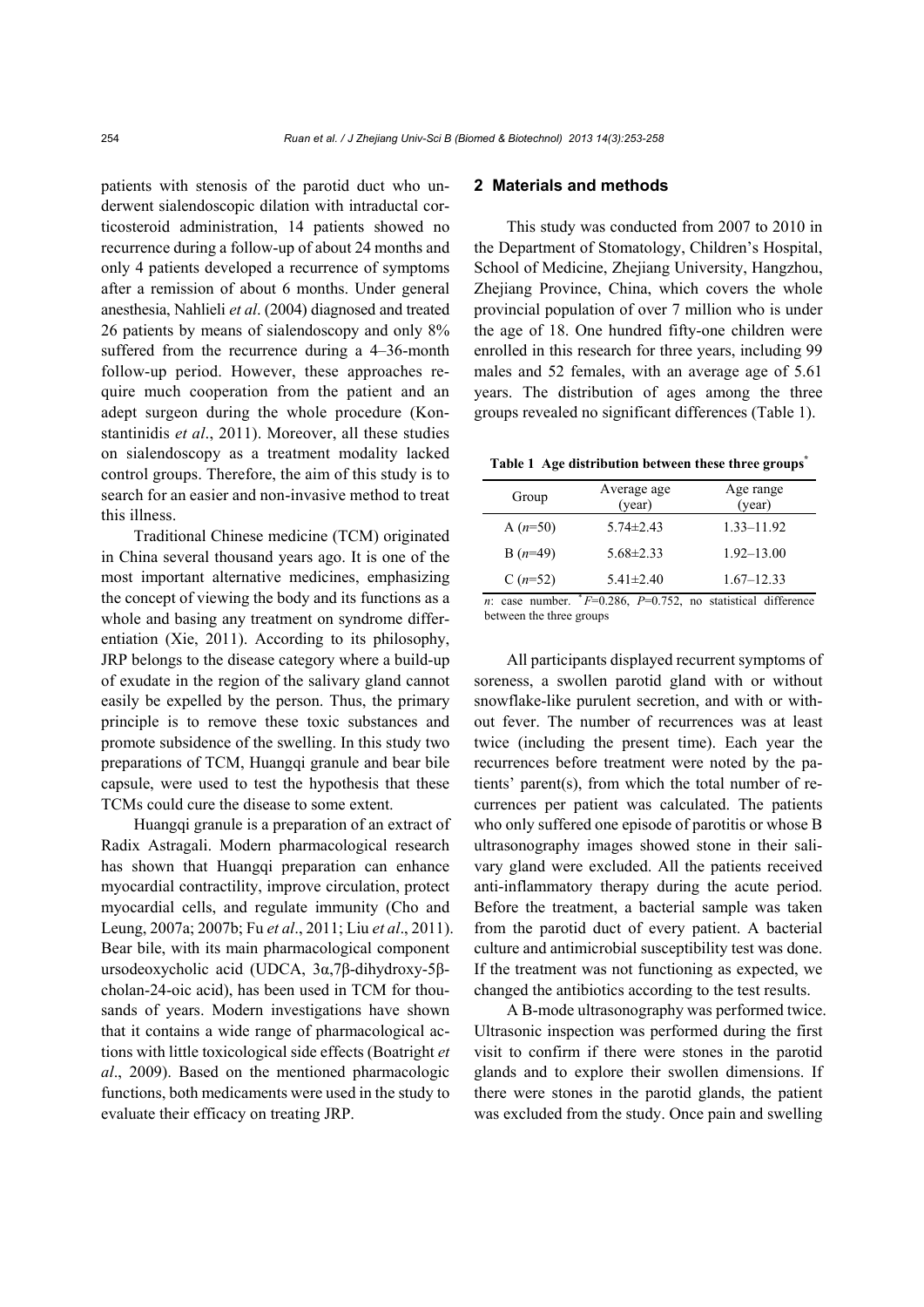wore off after anti-inflammatory therapy, an ultrasonography was performed again to determine whether the glands recovered from the inflammation, which the echo of the ultrasonic image showed to be homogeneous.

Whilst the acute symptoms were under control, the patients were divided into three groups in order of their visit: Groups A, B, and C. Here, Group A served as a control group for Groups B and C receiving the studied medicines. In Group A the 50 patients were advised to have their parotid region massaged 5 to 6 times for 2 to 3 min daily, and those of 6 years old and over to keep vitamin C melting gradually in their mouth 3 times daily and those of under 6 years to taste vinegar 3 to 4 times daily to stimulate salivation. Forty-nine children in Group B took one bear bile capsule (0.25 g per capsule containing 0.05 g bear bile powder, Guangzhou Yongfutang Pharmaceuticals Ltd.) thrice daily if they were 6 years old or over or twice daily if they were under 6 years old. At the same time, the Group B patients took one packet of Huangqi granule (sugar-free, 4 g per packet and its main ingredient is Huangqi extract, Sichuan Baili Pharmaceuticals Ltd.) twice daily for children of 6 years old and over and once daily for children under 6 years old. The foresaid dosages of the Chinese medicines used are recommended by the manufacturers. The 52 children in Group C had their parotid massaged, kept vitamin C melting gradually in their mouth (the same usage as Group A), and took a bear bile capsule and Huangqi granule (the same usage as Group B). Each child was treated by this protocol for one month and their follow-up period was from 1.0 to 3.5 years  $[(2.47\pm0.74)$  years]. Whenever the patient's parotid glands became sore and swollen again, they were required to come to the clinic for an emergency treatment in which time the number of recurrence was calculated. The emergency treatment was antibiotic therapy for 3 to 5 d until the symptoms disappeared. No concomitant medications were used during the entire follow-up period except for the emergency therapy with antibiotics.

According to the recurrence numbers recorded during the whole follow-up period, the children were categorized into three groups at the end of this research: recovery, improvement, and invalidity. Recovery: no relapse during observation period. Improvement: recurrence frequency was between one to four times per year. Invalidity: recurrence frequency was more than five times per year. Two kinds of indicators were introduced, the total recurrence number and a cure rate, to compare the effectiveness among these three groups. The cure rate was calculated as the number of recovered children over the total number of children in that group, while the total recurrence number represented the total number of recurrence frequency during the follow-up period.

At the beginning of the study a description of the complete procedure and precautions was given to the children's parents/guardians and an informed consent was also received. This study's protocol was reviewed and approved by the Medical Ethics Committee at the Children's Hospital, School of Medicine, Zhejiang University, Hangzhou, China.

All data was entered into a computer database and SPSS 10.0 for Windows (Statistics Package for Social Science, SPSS Inc., Chicago, IL, USA) was used to perform the statistical analysis. The differences of the parotitis recurrence frequency between pre- and post-treatment and the differences of the follow-up period after treatment among the three groups were tested with one-way analysis of variance (ANOVA). The differences of treatment effectiveness among the three groups were tested by Ridit analysis (Liu and Su, 2005). Significance was established at a 5% level.

### **3 Results**

All the patients displayed good compliance and completed the observation at the end of the study. No subjects dropped out during the follow-up period and no complications or side effects were observed.

There was a significant reduction of average recurrence frequency in all three groups (Fig. 1), especially for Groups B and C. As displayed on Table 2, the average recurrence frequency of Group A after treatment had statistically decreased to 2.68 compared to 4.32 before treatment (*P*=0.012). The medications of Group B decreased the average recurrence frequency significantly from 3.98 before treatment to 0.98 after treatment (*P*=0.000). In Group C, the average recurrence before treatment was 4.15, and after treatment, it significantly decreased to 1.31  $(P=0.000)$ .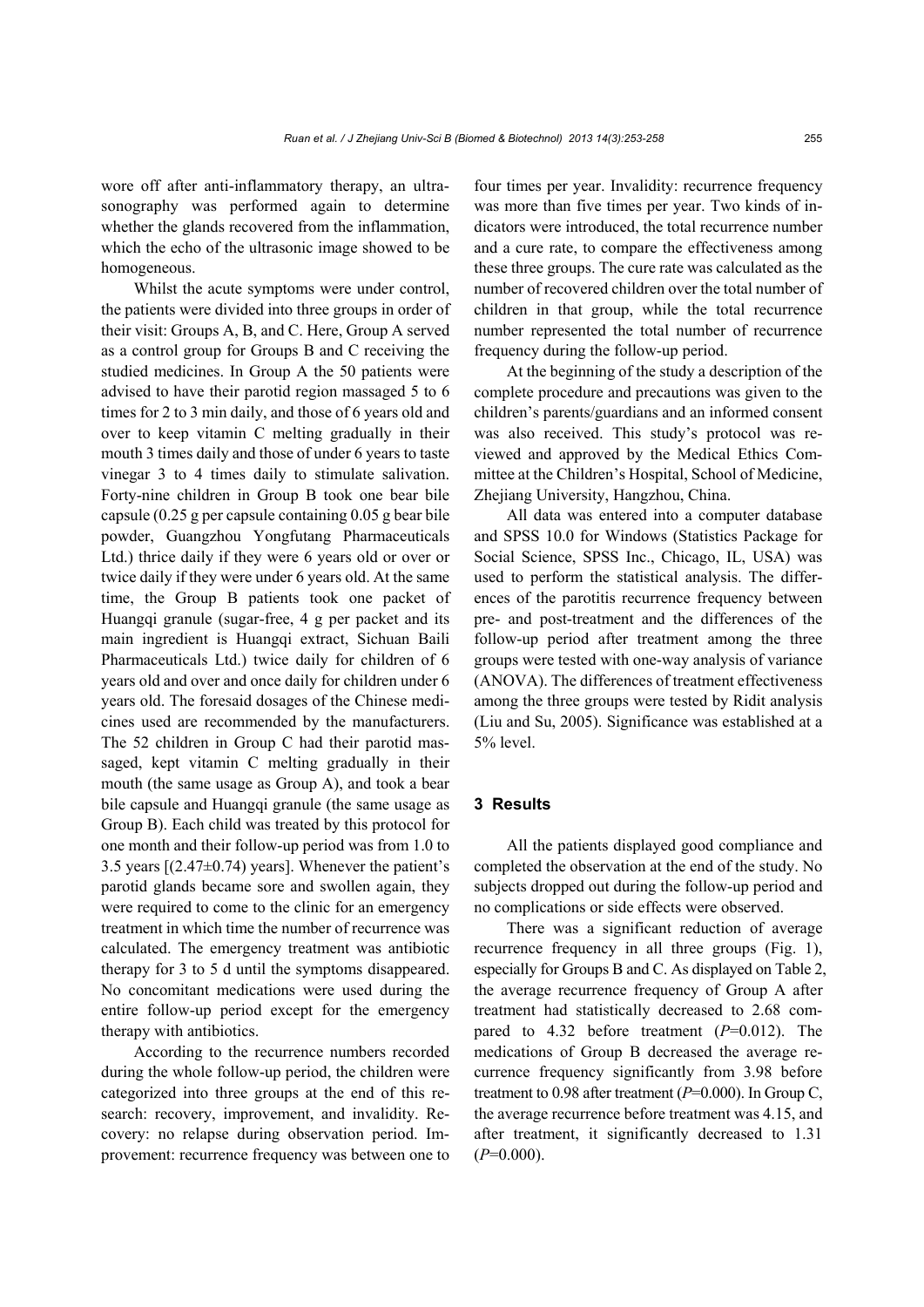As shown in Table 2 and Fig. 1, the average recurrence frequency before treatment for each group was about 4 yearly without significant difference among the three groups (*P*>0.05). After treatment, the difference between pre- and post-treatment for all three groups was found to be statistically significant with Groups B and C displaying a greater significance than Group A (*P*<0.001). After treatment a significant statistical difference existed between Groups A and B  $(P<0.001)$  and Groups A and C  $(P<0.05)$ , whereas Groups B and C showed no statistical significance  $(P>0.05)$ .

**Table 2 Recurrence comparison among the three groups after different therapies** 

| Group      | $n_{\rm tr}$ |           | Average recurrence |           |
|------------|--------------|-----------|--------------------|-----------|
|            | Before       | After     | <b>Before</b>      | After     |
|            | treatment    | treatment | treatment          | treatment |
| A $(n=50)$ | 216          | 134       | 4.32               | 2.68      |
| $B(n=49)$  | 195          | 48        | 3.98               | 0.98      |
| C $(n=52)$ | 216          | 68        | 4.15               | 131       |

*n*: case number;  $n_{tr}$ : total number of recurrences. The results revealed significant difference among the three groups after different therapies



**Fig. 1 Recurrence comparison among the three groups**  $P<0.05$ , \*\*  $P<0.01$ , \*\*\*  $P<0.001$ , significant reduction of recurrence frequency

The cure rate of Group A was 28.00% (14/50), of Group B was  $63.27\%$  (31/49), and of Group C was up to 59.62% (31/52). The invalidity rate of Group A was 22.0% (11/50) and significantly higher than that of Group B, which was 8.16% (4/49), and Group C, which was  $9.62\%$  (5/52) (Fig. 2). According to the

Ridit analysis, there existed a statistical difference between Groups A and B (*P*=0.001) and between Groups A and C (*P*=0.003). However, no statistical difference existed between Groups B and C (*P*= 0.701). Nevertheless, the cure rate was greatest and the invalidity rate lowest in Group B.



**Fig. 2 Comparison of the recovery, invalidity, and improvement rates among the three groups after different therapies** 

There existed a significant difference (Ridit analysis) between Groups A and B, Groups A and C  $\binom{**}{+}P<0.01$ , whereas no statistical difference existed between Groups B and C  $(P>0.05)$ 

## **4 Discussion**

JRP is defined as a recurrent parotid inflammation in children, a non-obstructive disease with episodes of mostly painful swelling of the gland, and with an etiology that remains an enigma. It is speculated that immunologic abnormality (Ruan *et al*., 2010), genetic factors, and duct malformations as well as bacterial infections (Zenk *et al*., 2010) comprise the main etiology. Vinagre *et al.* (2003) had excluded the main known respiratory viruses as the principal etiologic agents. Currently, there are three ways to treat parotitis: administration of antibiotics, treatment by sialography, and treatment under sialendoscopy. Taking antibiotics or non-steroid anti-inflammatory drugs via oral or other approaches is the basic method to treat this infection and it is always effective when used at the acute stage. However, due to the recrudescent characteristics of JRP, antibiotics are not always recommended to treat this disease, and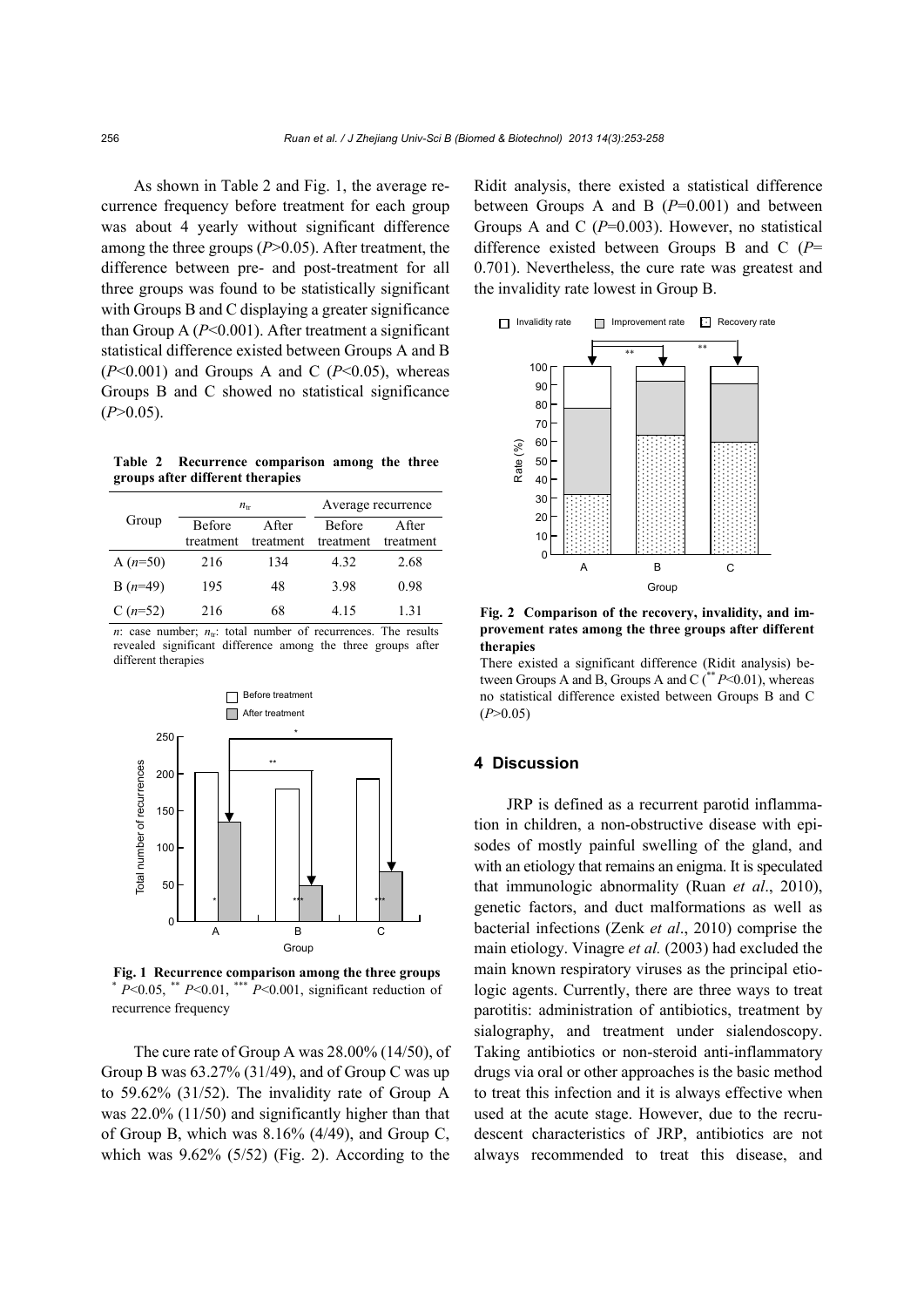furthermore, drug resistance can be inevitable after repeated usage. Sialography is the basic method before the emergence of sialendoscopy. Lipiodol was injected into the duct and parotid tissue where it would remain for up to 28 months in the periphery of the gland (Schortinghuis *et al*., 2009) and exert the anti-bacterial properties of iodine. Katz *et al*. (2009) actively recommended this method due to its atraumatic and painless procedure after treating 840 patients. Even so, the process of injecting lipiodol is unacceptable in young children. On one hand, they are afraid of needle-type injections by nature, and on the other hand, the swollen pain they felt would be insufferable, which directly leads to their refusal unless under general anesthesia. As a novel instrument, sialendoscopy has become an important device for diagnosis and treatment. Sialendoscopy has not only cleared myxoma, pus, and epithelial cell debris that block the parotid duct but can also assist in rinsing that area with normal saline or other drugs. It can also extract stones that block the duct, which helps the recurrent inflammation to diminish (Martins-Carvalho *et al*., 2010; Konstantinidis *et al*., 2011). However, it would be very difficult to apply these methods to young children except if general anesthesia, or at least local anesthesia for older children, was administered (Martins-Carvalho *et al*., 2010). Unfortunately, general anesthesia is often refused by Chinese parents because of the possibility of side effects and unforeseen risks. And with the earliest onset age in this study being 1.3 years of age, it was imperative that a safe, simple, and convenient therapeutic method be found. Thus, the use of TCM was thought of and has confirmed to be effective on treating this kind of disease.

Thus far, the largest study (840 cases) was done by Katz *et al*. (2009), who observed 100% effectiveness for the children with first episode. However, for those who experienced a second recurrence or multiple recurrences, 98% acquired the recurrent symptoms during the follow-up period of 5.5 years with the number of recurrences ranging from 1 to 4 (average 2.5). This study results showed that bear bile capsule and Huangqi granule can significantly decrease the recurrent frequency and statistically increase the cure rate of the recurrent salivary gland inflammation. Over 63% of the patients recovered from the disease during the long observation period. This cure rate almost equaled 77.78% (14/18) rate reported by Martins-Carvalho *et al*. (2010) who applied sialendoscopy to JRP by means of general anesthesia. Bear bile had a positive effect on smooth muscle contraction while Huangqi promoted secretions from the gland tissue as well as stimulated the immune system (Cho and Leung, 2007a; 2007b; Liu *et al*., 2011). The cooperative use of bear bile and Huangqi, which unblocked the salivary duct and increased the secretions of saliva, can reconstruct the self-cleaning effect of the parotid gland. Once this process was accomplished, recovery was inevitable.

Although JRP has a tendency to resolve by age, usually in puberty, children with recurrent parotitis come to our clinic to seek for a better treatment for agony due to this disease. Hereby, Group A in this study was employed as a control group. In our understanding, massaging the children's parotid region and stimulating salivary secretion are helpful to the recovery of chronic parotitis. In fact, our research showed that the treatment in Group A can significantly decrease the recurrences. Compared to Group A, however, Group B produced greater pharmacological effects on the treatment of JRP. It can statistically decrease the recurrent numbers and increase the cure rate. The cure rate in Group B, up to 63%, was the highest among the three groups and this result indicated bear bile and Radix Astragali can be a better method to treat JRP. Due to lack of a placebo control group, further study should be done to rule out the potential role of placebo effect.

In the previous hypothesis, local massage and the stimulation of vitamin C were hypothesized to be a good addition with bear bile and Huangqi because of its ability to increase secretions and flush out the parotid gland. Thus, we postulated that Group C should be the best among the three groups. However, the results were not altogether conclusive. Group C did not show statistical significance over Group B and its recovery rate was even less than that of Group B (Fig. 2). One possible explanation could be the tissue destruction within the parotid gland. Ußmüller and Donath (1999) reported that a large amount of lymphocyte infiltration was found to affect the parotid gland tissue. It is these lymphocytes that replace the normal gland tissue, which leads to the loss of the gland's ability to secrete. In the researchers' opinion, the acid, i.e., vitamin C, stimulated the secretion of